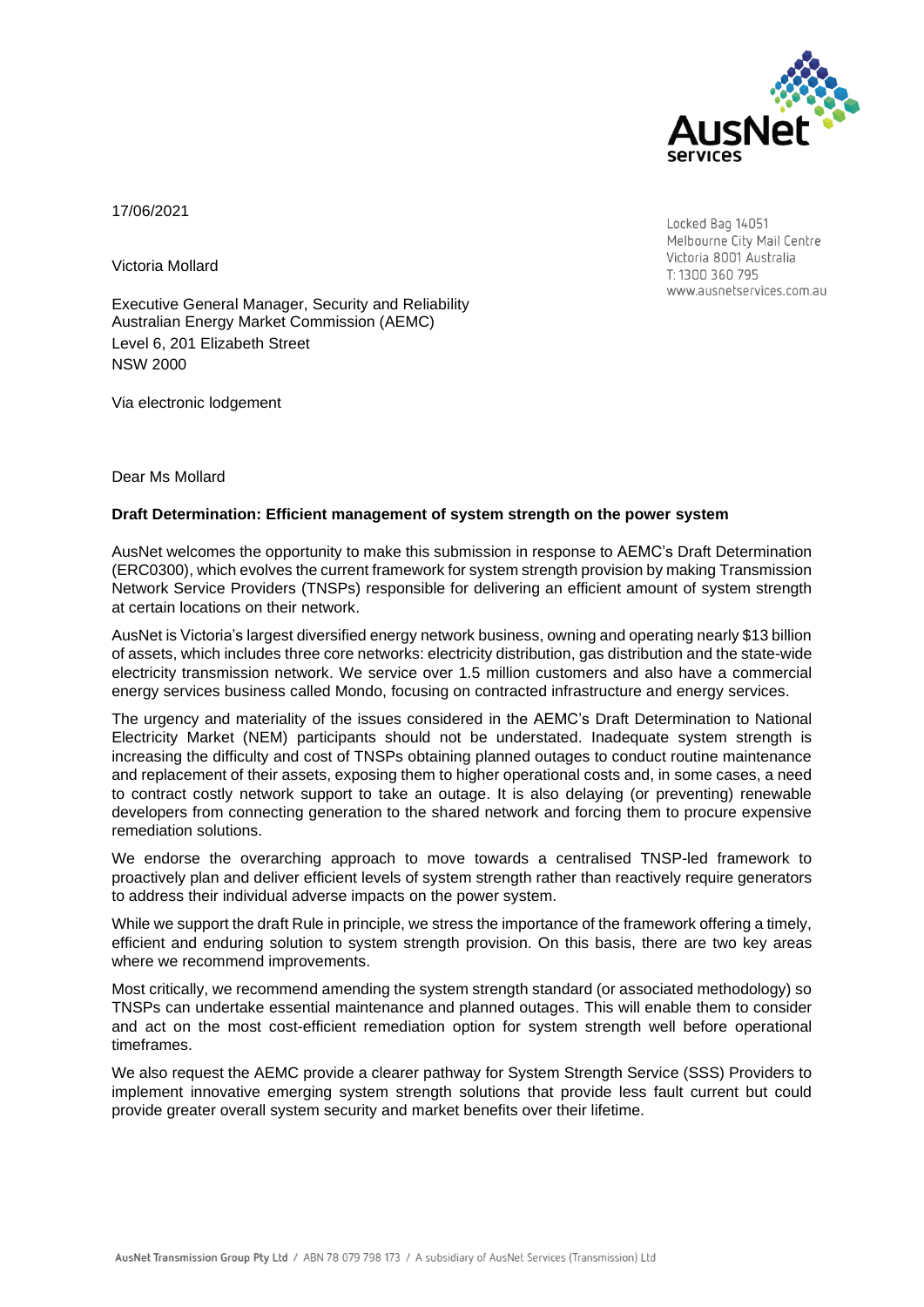Our submission also addresses the Victorian-specific arrangements proposed in the draft Rule. These unique arrangements are necessitated by the Victorian framework – which splits responsibilities between AEMO as planner-procurer and AusNet as operator-maintainer. AusNet's experience is that this functional split in the Victorian framework can contribute to delays, costs and complexity in relation to some transmission activity, and we expect planning and management of system strength as set out in the draft Rule, to be more challenging under the Victorian arrangements.

In this context, we highlight examples where the Victorian-specific arrangements proposed in the draft Rule present challenges to plan and manage system strength in Victoria with equivalent confidence to other jurisdictions.

We also note AusNet is a member of Energy Networks Australia and supports that submission.

The attachment provides further detail of position and evidence based on our experience operating and maintaining the Victorian transmission network. If you have any questions regarding our submission, please contact Jason Jina, Energy Policy Lead by email at [jason.jina@ausnetservices.com.au.](mailto:jason.jina@ausnetservices.com.au)

We look forward to opportunities to continue to provide input into this Rule Change as it progresses.

Yours sincerely

Adrian Hill Acting EGM, Regulation and External Affairs **AusNet Services**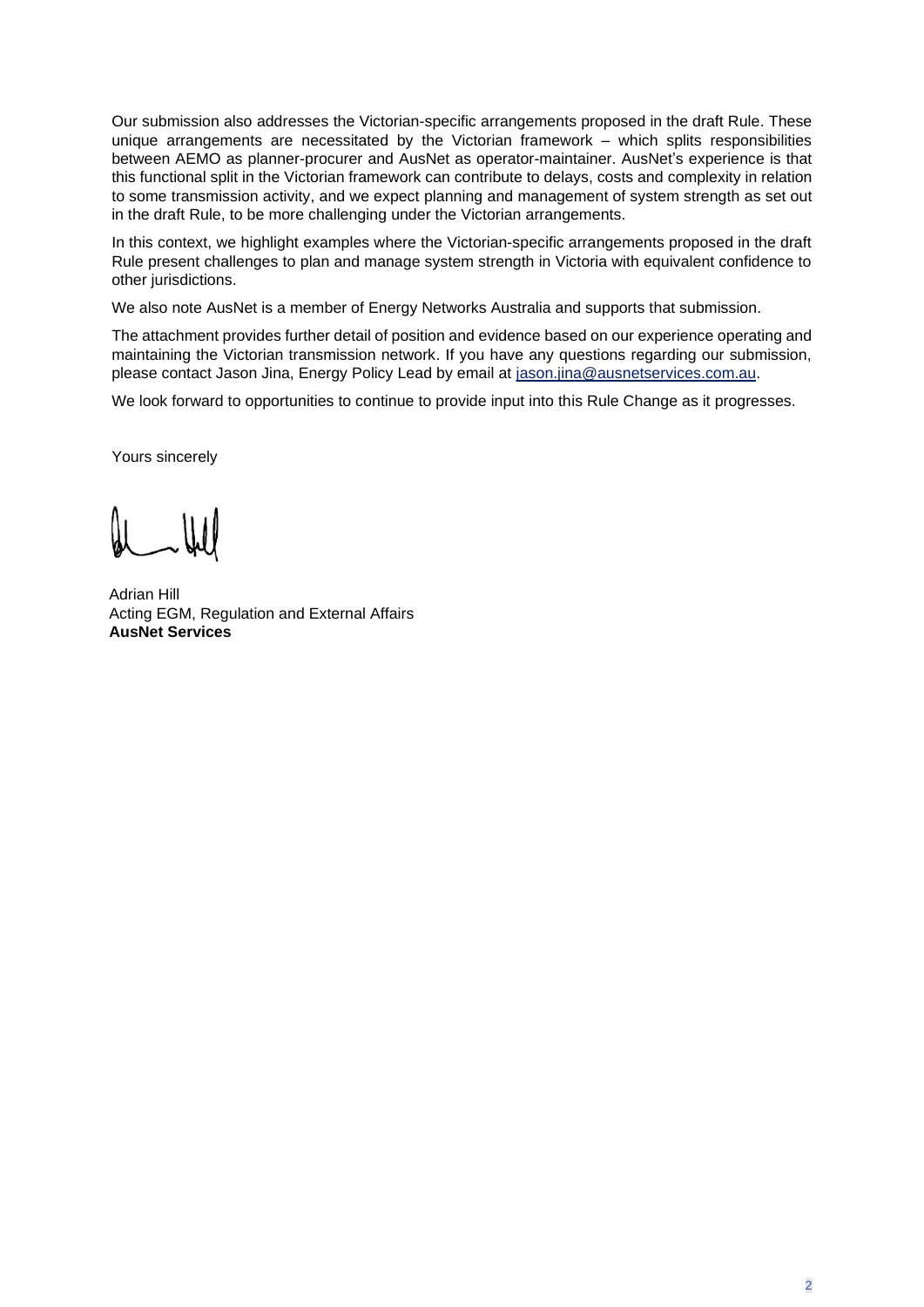# **Attachment supporting AusNet's submission on the Efficient management of system strength on the power system: Draft Determination**

**1. A decline of system strength and increase in generation connecting to areas which have inadequate system strength is materially increasing the difficulty and cost of operating and maintaining the Victorian transmission network and delaying generator connections. It is critical that the AEMC's final Rule provides a timely, efficient and enduring solution.**

As owner-operator of the Victorian transmission network, AusNet is actively managing two critical system strength-related issues.

Firstly, the progressive closure of synchronous machines (including thermal generation) and rapid uptake of DER and grid-following generation has contributed to a significant decline in system strength in Victoria. As demonstrated by Figure 1 below, within an 18-month period Victoria's transmission network has transformed from low system strength being largely concentrated in the North-West of the State, to being an issue being experienced broadly across the network.

*Figure 1: Decline in system strength within Victoria*



Source: AEMO Victorian Annual Planning Report, Jun 2019 Source: AEMO Victorian Annual Planning Report, Nov 2020

Secondly, the amount of generation that has connected and continues to connect to remote areas such as North-West Victoria is exposing the low system strength within the existing network topology and is ill-equipped to manage the waveform interactions between these devices. In other words, the existing system strength in some parts of the network is now inadequate to support new renewable generation and increasingly consequential to the secure and reliable operation of the system.

As acknowledged in the Draft Determination, these system strength issues have not been well addressed by the 'do no harm' obligation and minimum system strength frameworks. Due to their inability to effectively coordinate solutions, time consuming obligations and reactive nature, these frameworks do not work.

Inadequate system strength, combined with problems caused by falling minimum demand, is increasing the difficulty and cost of TNSPs obtaining planned outages to conduct routine maintenance and asset replacements. This increases costs (further commentary of AusNet's experience is provided in Point 2). It is also delaying (or preventing) renewable developers from connecting generation to the shared network and forcing them to procure expensive remediation solutions.

The urgency and materiality of the issues being considered by the AEMC's Draft Determination should not be understated. The system strength-related issues experienced by market participants create material energy market costs which ultimately impose significant costs on consumers. In this context, AusNet supports the intent of the AEMC's proposal but stresses the importance of the framework offering a timely, efficient and enduring solution to system strength provision.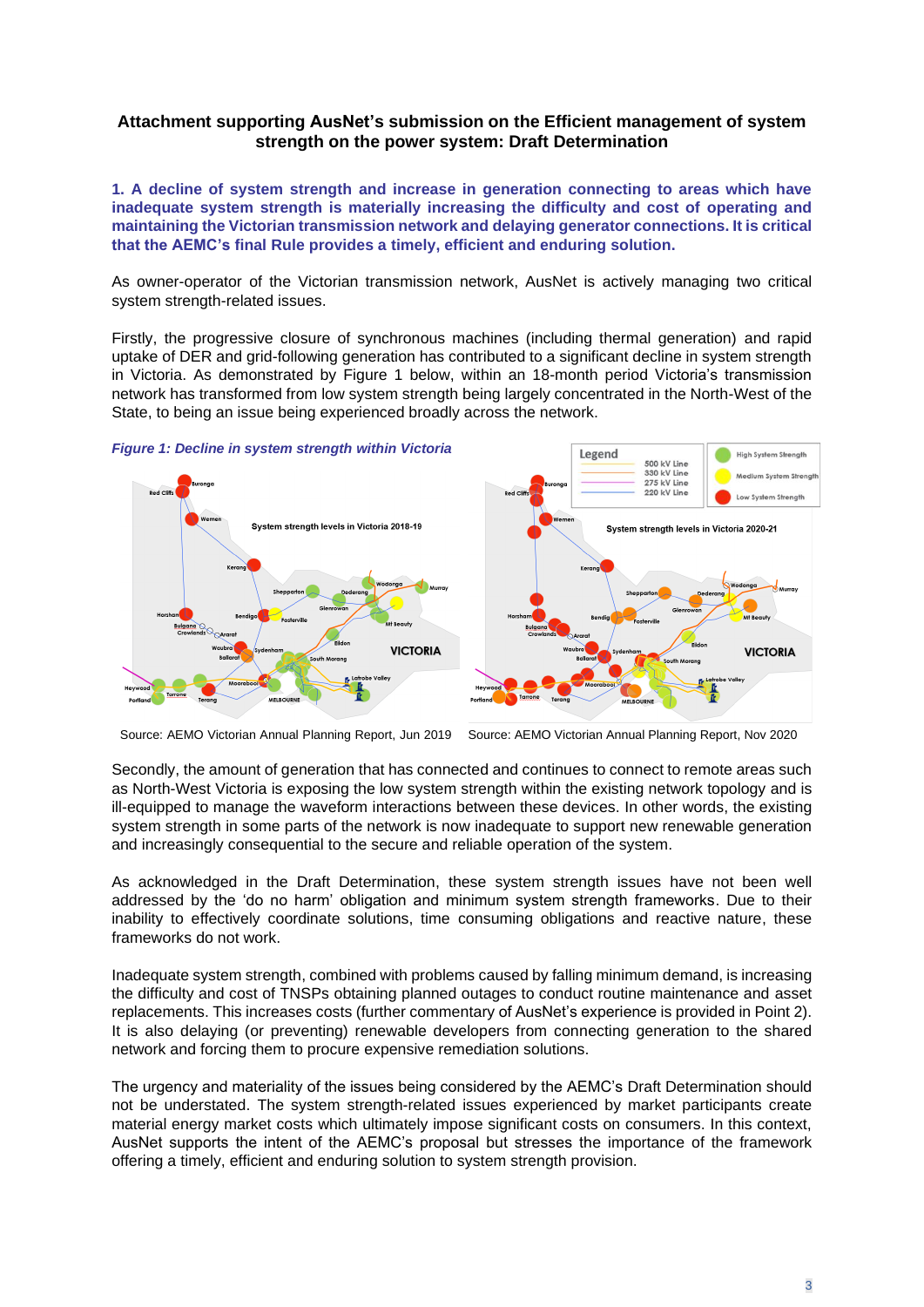**2. The proposed system strength standard that System Strength Service Providers must meet for declared system strength nodes will not permit planning for business-as-usual planned outage activities. The standard should be set to achieve the most efficient overall cost for energy users, by including consideration of maintenance and other activities.** 

The new framework is designed to provide greater certainty that efficient levels of system strength are available by allowing SSS Providers to effectively coordinate investment in assets to provide system strength and capture efficiencies of scale and scope. Not explicitly considering how system strength will be maintained during business-as-usual planned outages represents a critical shortcoming in the arrangements.

Under the system strength standard (specifically Clause S5.1.14) SSS Providers are only required to meet system strength standard specifications for declared system strength nodes under system normal conditions and credible contingencies. Critically, this system strength standard does not require the SSS Provider to ensure a secure power system for a range of normal foreseeable operational conditions, specifically planned outage conditions and their associated costs.

Excluding planned outages from the system strength standard presents a major challenge to effectively plan system strength. Planned outages are an essential business-as-usual function for a transmission network service provider and/or owner operator, and critical to the maintenance and replacement of transmission assets. They are also required to connect new generators to the network.

Undertaking planned outages requires supportive operational conditions. Importantly, TNSPs are unable to undertake planned outages during periods of low system strength or where AEMO has concerns relating to voltage management, minimum demand and solar shake off. During a planned outage, TNSPs must maintain a sufficient level of system strength (and other essential system services) so to keep the system secure.

To ensure a reasonable outage window is available, AEMO Operations has requested AusNet enters into network support agreements (NSA) to enable specific planned outages to proceed in weak parts of the network. This has not been done to date but we anticipate NSAs will be required to support critical works in the near future. 1

While dependent on the outlook for wholesale prices, it is possible that an NSA could cost several million dollars for a major replacement project to go ahead – for example, AusNet has estimated NSA costs to support the Moorabool Terminal Station circuit breaker replacement project planned in the 2023-27 regulatory period could cost \$16 million. This cost would ultimately be borne by customers. AusNet is currently consulting with customer advocates on options to deal with potential NSA costs as part of our reset engagement program.

In addition to the potential cost impost associated with NSAs, the limited windows of opportunity to take outages also impact our ability to manage operational costs (e.g. avoid rescheduling costs associated with outage cancellations, including standing down crews) and respond to the AER's Market Impact Component (part of the AER's Service Target Performance Incentive Scheme (STPIS)). Our flexibility to take outages at times where no constraints will bind on our network - and therefore during the period where no incentive scheme penalties are incurred - is increasingly limited. Further information is provided in Box 1 below.

AusNet recommends that the AEMC amend the system strength standard (or associated methodology) to reflect a baseline level above the current 'system normal', to allow TNSPs to undertake essential maintenance and planned outages. We consider this approach will enable TNSPs to consider and act on the most cost-efficient remediation option for system strength well before operational timeframes.

<sup>1</sup> We are currently working with AEMO Victorian planning to resolve accountabilities for entering into NSAs to support planned outages under the Victorian transmission arrangements and with the AER on cost recovery options under the NER.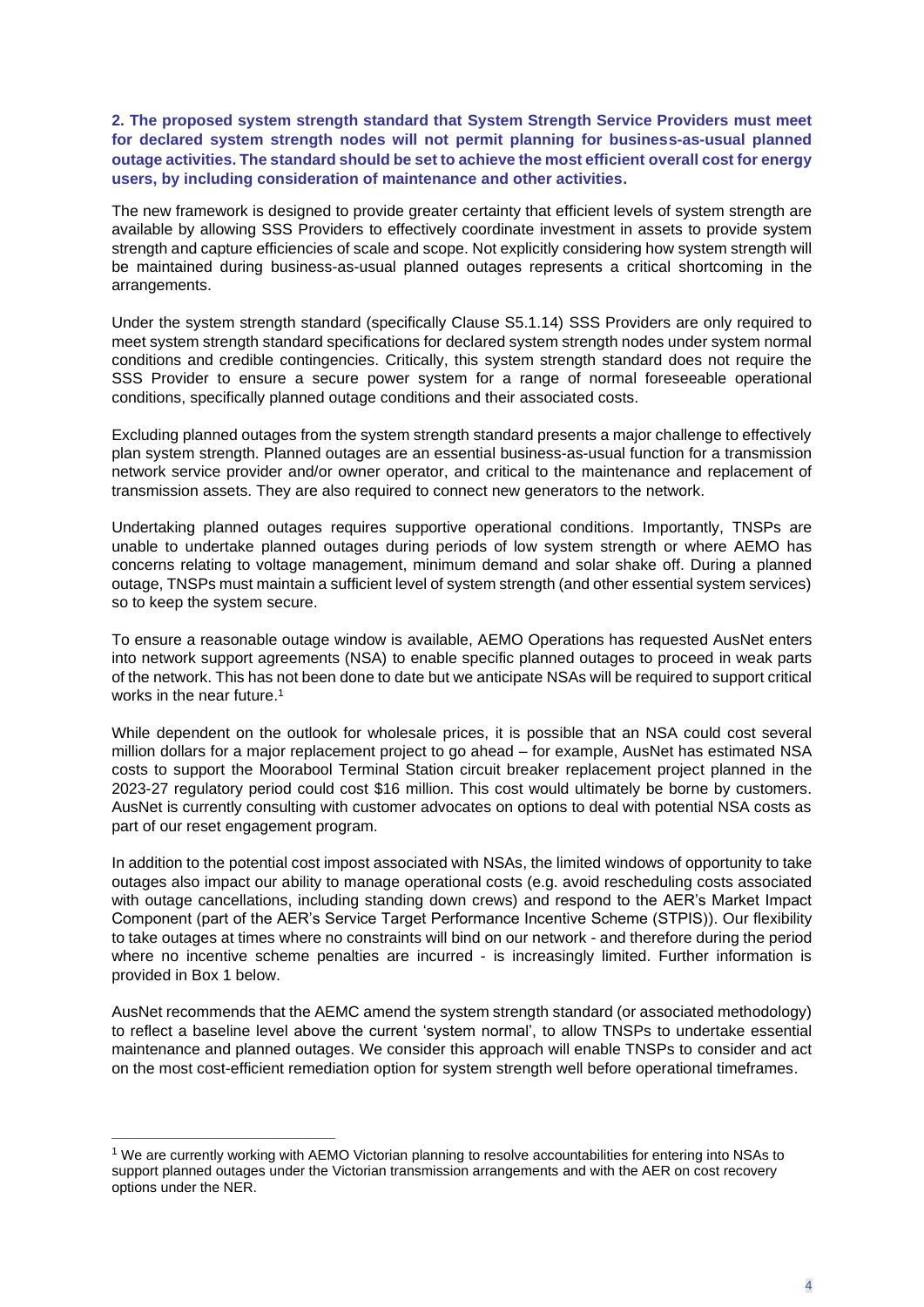#### **Box 1: Increasing difficulty for AusNet to plan outages**

As noted earlier, undertaking planned outages requires supportive operational conditions. In order to manage system security issues arising due to the changing energy mix, AEMO has introduced new or modified existing constraints in Victoria. These changes have materially increased the likelihood of constraints binding and mean it is increasingly difficult for AusNet to plan outages in a window where no constraints bind.

Most notably, the closure of Hazelwood and Morwell Power Station has placed an increased dependence on Loy Yang to provide system strength. As a result, AEMO Operations has advised that outages in this part of the network should be planned to ensure there is sufficient synchronous generation in the rest of Victoria to maintain power system security in the event of a contingency.

Constraints such as this are increasing the difficulty for AusNet to plan outages. As illustrated in Figure 2, within the 12-month period of June 2019 and May 2020, the only possible times to schedule an outage on our network that satisfied AEMO's minimum requirements were in the months of June, July and August, prior to the evening peak and without continuous outages. This already limited window of opportunity will further tighten as additional renewable generators come online. At present, there is no solution if an overnight planned outage is required.



#### *Figure 2: AusNet planned outage window*

The limitations on taking outages is material to a TNSPs' performance against the Market Impact Component (MIC) of the service target performance incentive scheme (STPIS). <sup>2</sup> This is because as the window of opportunity to take outages when constraints do not bind decreases, so too does the period where no penalties are being incurred under the MIC, which has not been updated to keep pace with these specific changes to the Victorian transmission network.

This is clear from the increased incidence of constrained market impact dispatch intervals counted under the scheme, highlighted by Figure 3. In percentage terms, in 2019 more than 98% of constrained dispatch intervals were excluded from the MIC calculation to keep the scheme workable. This represents a seven-fold increase in binding excluded market impact dispatch intervals between 2017-2019.



*Figure 3: Increase incidence of excluded market impact dispatch intervals*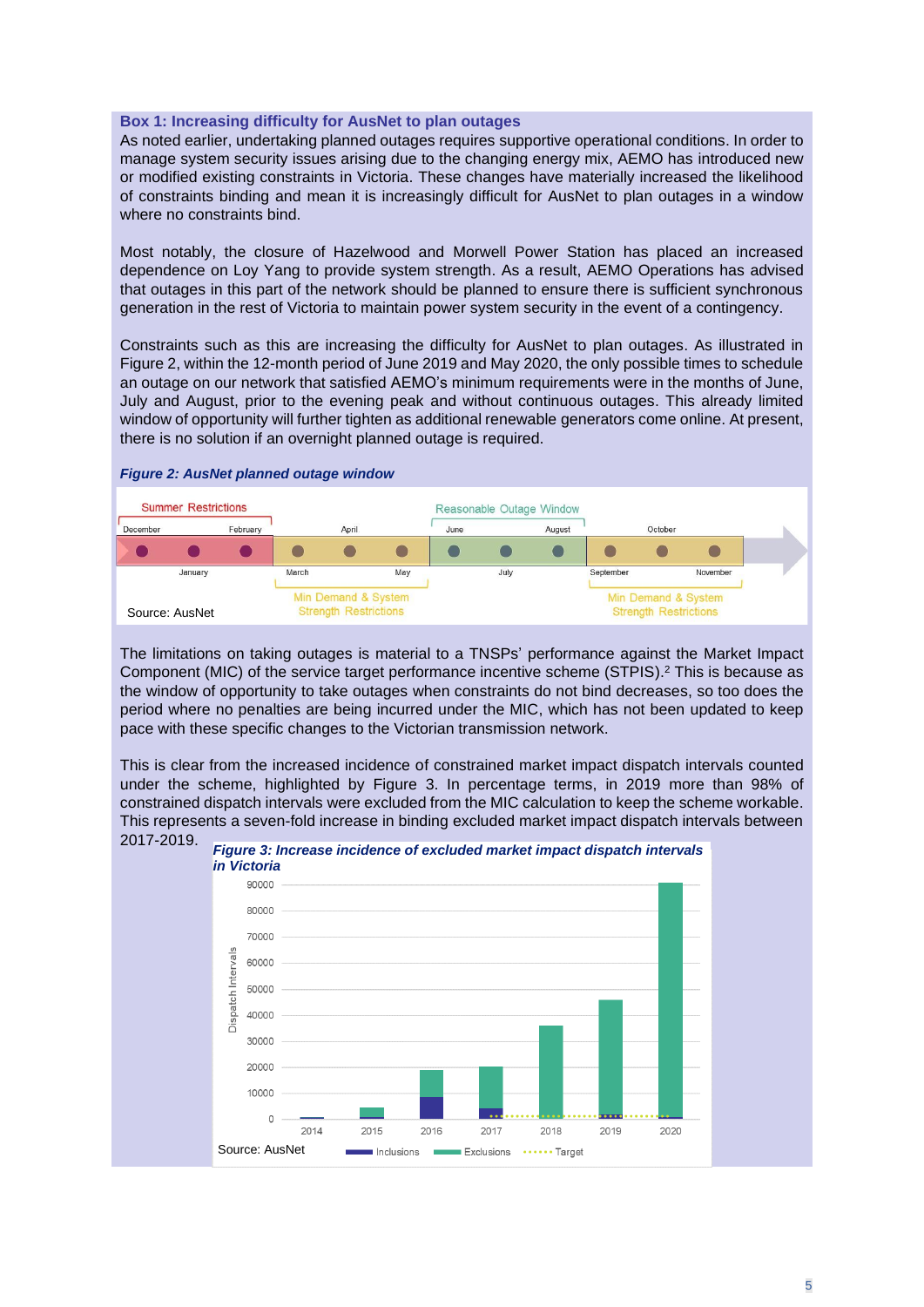AusNet expects this issue to worsen during the next regulatory control period. AusNet is consulting with stakeholders and working with the AER on ways to increase our ability to respond to the scheme while maintaining an incentive to manage outages in a way which will lower whole-of-supply chain costs to customers.

## **3. Further work is required to ensure the final Rule accommodates for the provision of system strength within Victoria's market structure.**

The Draft Determination proposes specific arrangements for how the proposed system strength standard would apply in Victoria, which has a transmission framework that is unique compared to other NEM jurisdictions. Outside Victoria, AEMO's primary role is to determine the system strength requirements SSS Providers must meet by undertaking ISP modelling and publishing the system strength requirements methodology and annual system strength report. Planning and procurement of system strength is proposed to be a prescribed service through a single procurer-operator (i.e. the TNSP who is jurisdictional planning body for that region) and financial incentives through the economic regulation framework (i.e. AER's revenue determination process) are used to encourage efficient delivery of these services.

In Victoria, it is proposed that AEMO plan and procure system strength. Unlike other SSS Providers, AEMO does not have an AER approved revenue determination. Instead, AEMO in its capacity as the Victorian SSS Provider must consult on and publish its revenue methodology, have its pricing methodology approved by the AER and competitively tender identified system strength solutions to achieve efficient outcomes. We recognise this approach is consistent with Victoria's planning and investment framework (see highlevel overview on right).

## *Transmission Planning and Investment in Victoria*

*Victoria is the only NEM jurisdiction where TNSP functions are split between the transmission planner-procurer and owner-operators, known as declared transmission system operators (DTSOs).*

*AEMO, acting as the Victorian TNSP, is responsible for network planning (excluding replacements), augmentations, and the provision of shared network services.*

*AusNet is the principal DTSO, owning and operating 99 per cent of Victorian shared transmission network assets. We also plan for network replacements.* 

AusNet has reviewed the specific arrangements proposed in the draft Rule and has identified several areas where they present challenges to plan and manage system strength in Victoria with equivalent confidence to other jurisdictions. Each are discussed below.

## **a) DTSOs bear cost of system strength shortfall but unlike TNSPs in other jurisdictions have limited options to manage associated risks**

The split in responsibilities within Victoria's planning and investment framework means that there are material differences in how AusNet can manage operational and revenue risks (or penalties) associated with the provision of system strength services compared to other TNSPs.

As the Victorian TNSP, AEMO has discretion to select a solution or combination of solutions that best satisfy the planning standard and system strength requirement at a defined system strength node. While this in itself is not an issue, there is a risk that the separation of planning, procurement and operational functions in Victoria could lead to the selection of solutions that

 $2$  The STPIS provides a financial incentive to maintain and improve service performance for the benefit of consumers. Version 5 of the STPIS, which will apply to AusNet during the 2023-27 regulatory control period, comprises of three components: the service component, market impact component and network capability component.

The MIC provides an incentive to minimise the impact of transmission outages at times and on parts of the network that are most important to influencing the spot price in the wholesale market. Performance is measured based on the number of five-minute dispatch intervals (DIs) constrained when an outage constraint binds with a marginal value greater than \$10/MWh.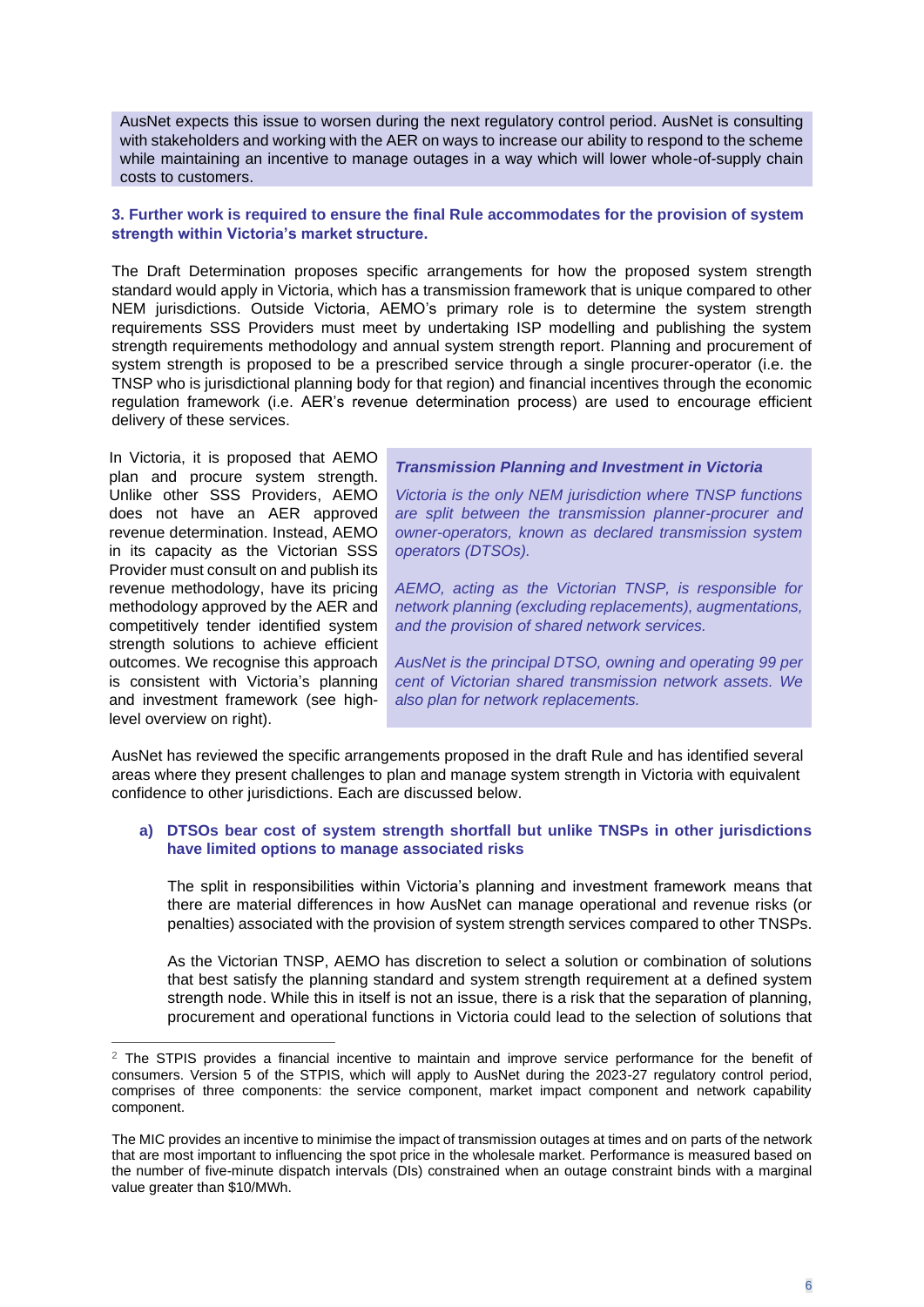are sub-optimal from a system perspective, or which impose unaccounted-for costs on AusNet and energy consumers. For example, the Victorian TNSP may choose to focus on minimising capital cost and review a narrow set of benefits without having regard to a broader range of equally important commercial, operational and performance-based considerations (e.g. the ability of the preferred solution to provide a broad range of security and market benefits). This is because the Victorian TNSP does not own, operate or maintain the network, and therefore is not incentivised to choose a solution which better manages risks around revenue constraints and service level expectations.

This scenario is a particular concern for AusNet. As the principal DTSO in Victoria, we would bear the operations costs of any sub-optimal planning by the Victorian TNSP (including penalties incurred under the MIC parameter of the STPIS as discussed in Point 2). Unlike TNSPs in other jurisdictions, DTSOs have limited levers to manage the risk (as they are not responsible for planning system strength services). This raises questions around whether the framework should be more prescriptive when applied in adoptive jurisdictions such as Victoria.

### **b) Requirement to apply a competitive tender process may slow delivery of system strength solutions in Victoria**

SSS Providers have three years to meet forecast system strength requirements set by AEMO at defined nodes. Based on recent experience, meeting this timeframe would require SSS Providers outside of Victoria to plan and procure service inputs early and simultaneously and would involve tight timeframes.

As noted earlier, in Victoria a contestable framework would apply for prescribed system strength services. This is consistent with the Victorian planning and investment framework that requires all separable projects with costs likely to exceed \$10m to be subject to a competitive tender process.

Depending on the size of the project, competitive tendering would add another 4-6 months to the Victorian process compared to other jurisdictions, and may slow down the remediation of system strength across the transmission network. It would also require complex multi-party contractual arrangements to be agreed, particularly if a DTSO other than AusNet was the successful proponent. This could further impact the timeframes for completing the competitive tender.

AusNet questions whether the potential benefits from contestability will outweigh the additional costs and complexity of the tender and contracting process. AusNet requests the AEMC consider, within the bounds of the Victorian framework, whether improvements can be made to the process to promote the timely delivery of system strength solutions, while maintaining the ability to identify and procure innovative and efficient solutions. This could include determining whether any steps may be able to be conducted in parallel rather than sequentially (e.g. both the investment test and the tender process involve elements of identifying, pricing and selecting the preferred option).

#### **c) Maintaining clarity in the allocation of functions and responsibilities between AEMO (in its capacity as a Victorian TNSP) and DTSOs**

AusNet welcomes the AEMC's explicit analysis of how the Rule will apply in Victoria and how the existing mechanisms in the NER will operate to assign functions and responsibilities under the new rule between AEMO (in its capacity as a Victorian TNSP) and AusNet (as a DTSO).

As the AEMC notes, a reference in Chapter 5 to a Network Service Provider and a Transmission Network Services Provider can be to either AEMO or a DTSO, depending on the subject matter of the rule or clause in question. In some instances, clauses 5.1A.1(d)-(g) stipulate which entity (AEMO or a DTSO) a specific reference is intended to capture.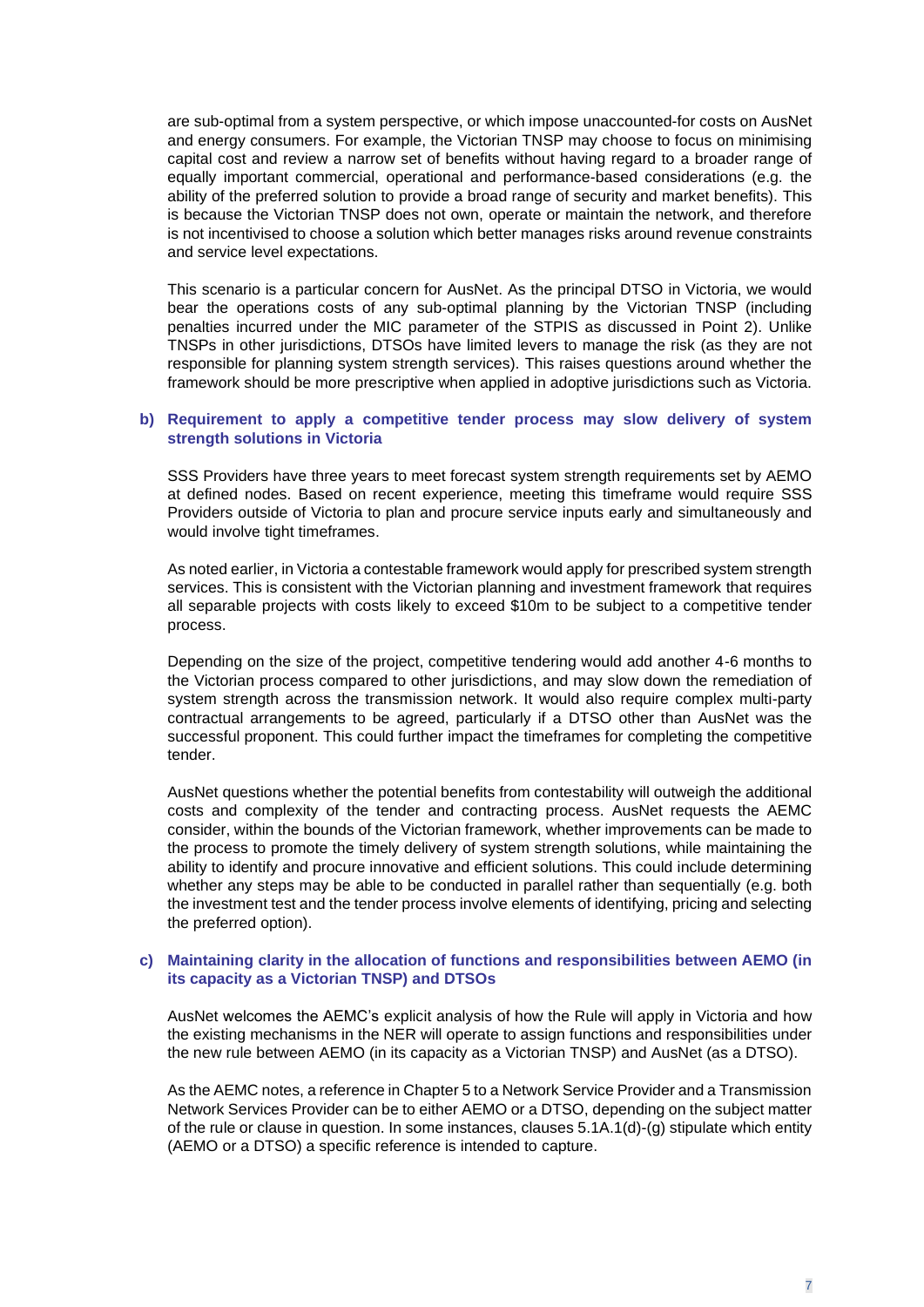However, clause 5.1A.1 does not cover the totality of Chapter 5. It gives no interpretative guidance for Parts C, D and E or the Schedules unless the specific clause is listed in clause 5.1A.1. Importantly, it also has no application outside of Chapter 5.

While AusNet's review of the draft Rule indicates that clauses 5.1A.1(d)-(g) are sufficient to enable AEMO and the DTSOs, as well as the AER and other market participants, to identify the party responsible for complying with the various obligations in the draft Rule, we urge the AEMC to remain mindful of the limitations of these interpretative clauses when preparing the final Rule.

We note that several references in the Draft Determination identify AusNet as an SSS Provider. $3$ Given that clause 5.20.3(2) clearly assigns the role of SSS Provider in Victoria to AEMO, we expect these references are inadvertent errors and there is no intention to require AusNet to comply with the new pricing methodology rules.

## **4. The use of a minimum fault level requirement within the system strength standard risks unintentionally excluding emerging system strength remediation solutions that are likely to be more innovative and cost-effective.**

AusNet strongly agrees with the intention of the system strength standard to support the effective planning for the provision of system strength in investment timeframes, including consideration of all system strength solutions. We also support the effort to build in a mechanism to adapt the system strength standard overtime based on the most current thinking (via the system strength requirements methodology).

However, we are concerned that the system strength standard outlined in the draft Rule is inextricably tied to a minimum fault level requirement – also referred to as the Short Circuit Ratio (SCR).<sup>4</sup>

We acknowledge that system strength is a complex engineering phenomenon for which no direct metric is currently available, and that fault level is the closest proxy that can be easily modelled in investment timeframes. However, fault level is an imperfect measure that does not capture key aspects of system strength such as a solution's waveform stabilising capability.

As the only measure defined in the draft Rule and easily measurable, SSS Providers are likely to rely on fault level as the primary measure to assess whether network and non-network options provide adequate system strength under the RIT-T.

Consider a scenario where within a system strength node, there may be sufficient fault current to ensure correct operation of protection systems, but a (relatively) soft voltage waveform is precipitating an interplant controller instability problem. Absent of further guidance, the reliance on a minimum fault level requirement is likely to result in SSS Providers being led down a path to select synchronous condensers as their preferred remediation solution on the supply-side – as they provide a significant amount of fault current and meet the "on paper" SCR requirement.

This approach risks unintentionally excluding emerging system strength remediation solutions on the supply-side, which provide less fault current compared to a synchronous condenser, but could provide greater overall system security and market benefits over their lifetime.

For example, innovative emerging solutions such as virtual synchronous machines and grid forming batteries can be deployed by the NSP, and can be incrementally expanded, retuned to offer different benefits and maintained through modular replacement parts. As a result, they can potentially be much more cost effective over the lifetime of the asset than synchronous condensers which as an older inflexible solution do not offer these benefits.

<sup>3</sup> See footnote 36, and pages 160,164 and 166.

<sup>4</sup> We acknowledge that the AEMC has included a requirement to achieve stable voltage waveforms within S5.1.14(b)(2), but this is in addition (i.e. use of 'and') to the preceding clause, requiring provision of fault current despite what the actual need of the power system may be.